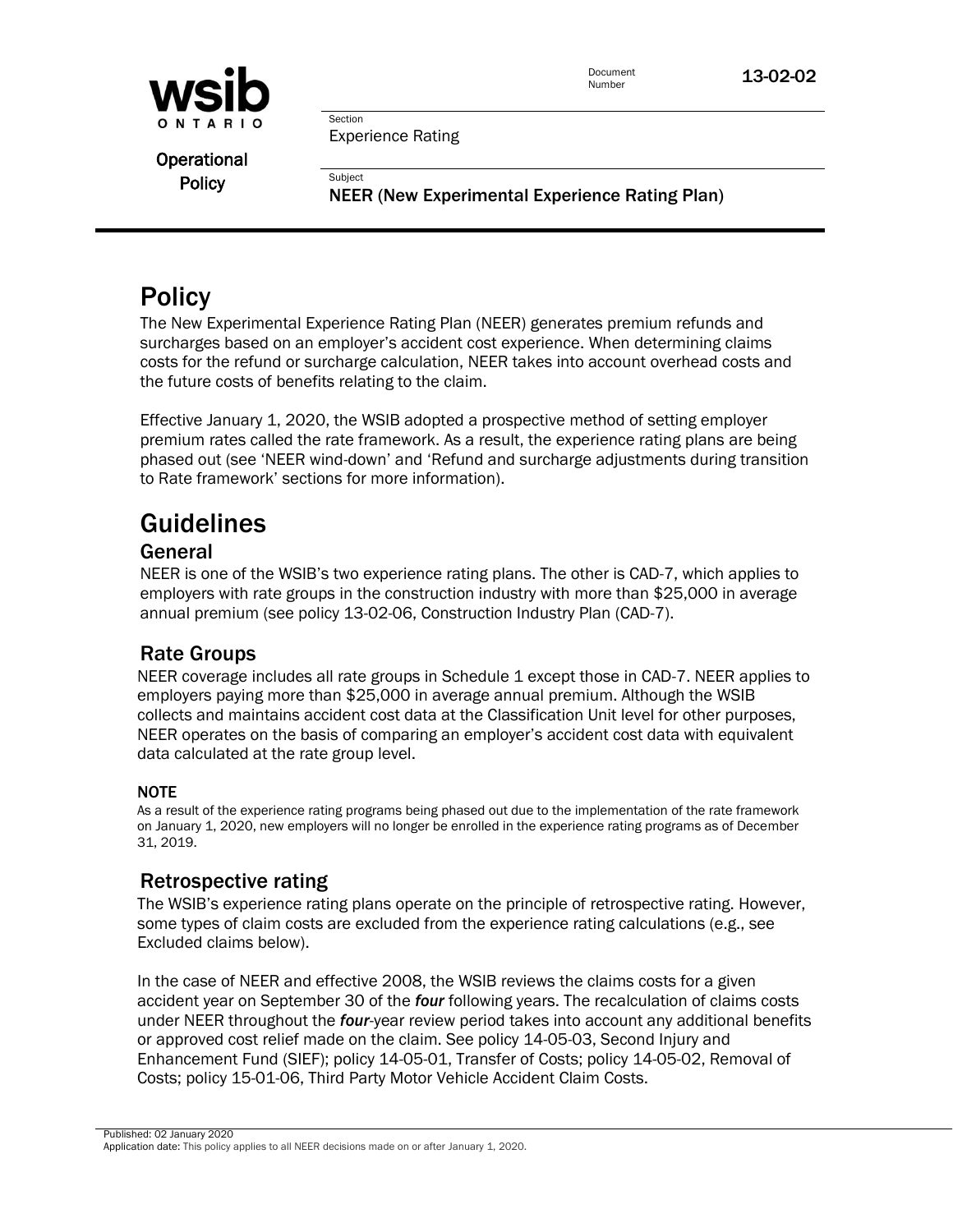

Document **13-02-02** 

Experience Rating

Section

**Subject** 

**Operational Policy** 

NEER (New Experimental Experience Rating Plan)

If the employer's claim costs for a given accident year differ from the expected rate group average based on costs as of September 30 in the first year of review, the WSIB issues a refund or a surcharge for that accident year. If claims costs for that accident year change in the second through *fourth* year of review, the WSIB adjusts the refund or surcharge accordingly.

For example, accidents occurring in 2008 have their costs reviewed for the first time on the basis of claims costs recorded up to and including September 30, 2009. Subsequent reviews of the 2008 claims costs take place in 2010 through *2012.*

#### NEER wind-down

As a result of the phasing out of the experience rating programs, the 2017, 2018 and 2019 accident years will not be subject to the four year review period as outlined in the 'Retrospective rating' section above. The final review for claims with accident years in 2017, 2018 and 2019 will occur in 2020. The final issue of refunds or surcharges for the NEER program will occur in 2020.

# Excluded Claims

NEER automatically excludes from its calculations claims arising from the following longlatency conditions and diseases

- Acquired Immune Deficiency Syndrome (AIDS)
- carcinoma
- chest diseases due to aluminum and cadmium exposure
- chronic noise exposure
- chronic obstructive lung disease
- pneumoconiosis due to asbestos, silica, talc, hard metal (cobalt) and other mineral dust
- scleroderma

# Quarterly statement

Refunds or surcharges can be estimated for a given year by referring to the detailed NEER Quarterly Statement. One Quarterly Statement per account is mailed every three months and consists of 2 parts:

The Firm Summary Statement compares claims costs to date under NEER with expected claims costs for each accident year under review, by rate group, for each WSIB account.

The statement also provides a Performance Index which compares the accident cost record with the expected average for that rate group. If the costs are higher (lower) than average, a surcharge (refund) is generated.

The Claim Cost Statement details the cost of each claim and the total cost that is eligible under NEER for a potential refund or surcharge.

Published: 02 January 2020 Application date: This policy applies to all NEER decisions made on or after January 1, 2020.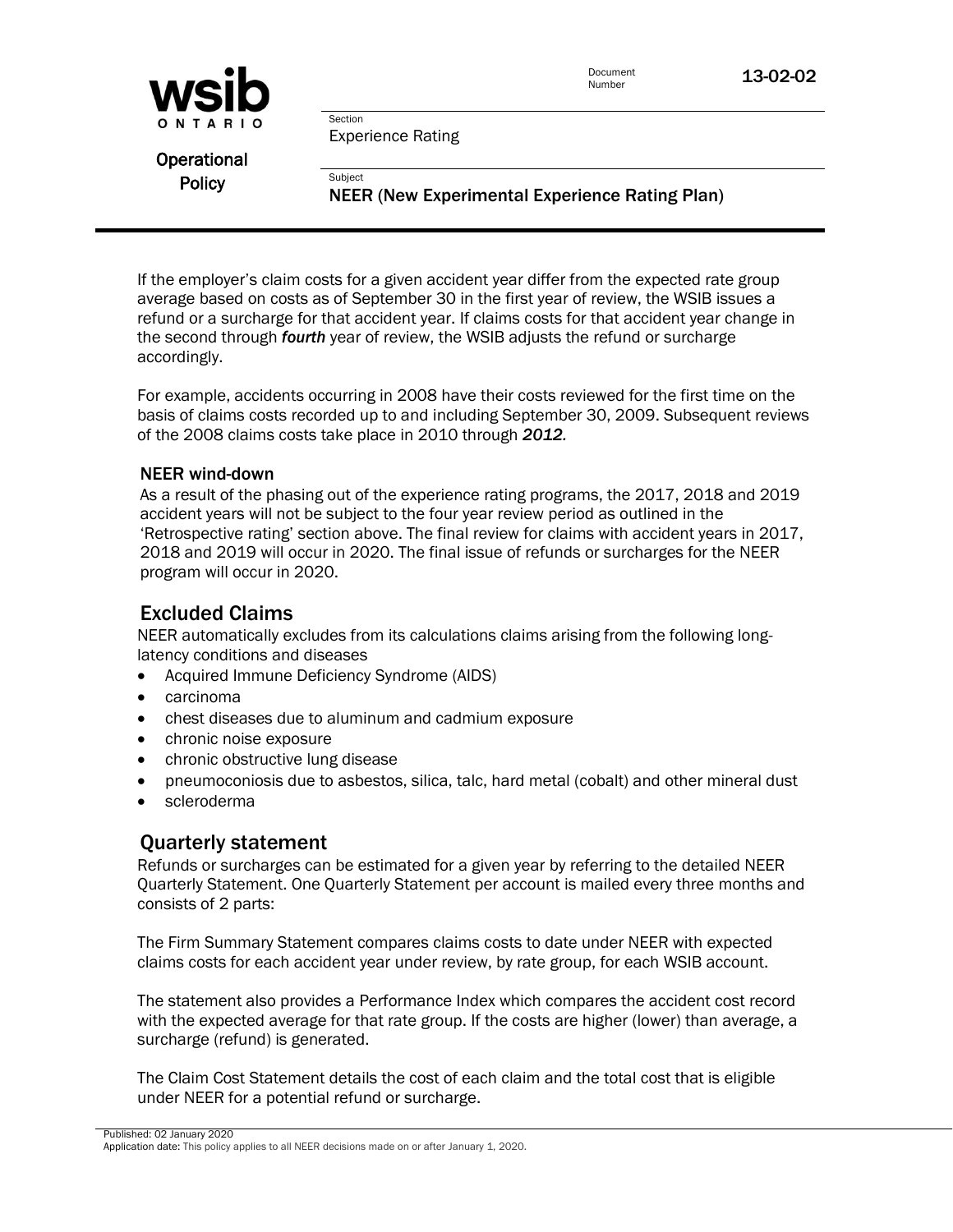

Document **13-02-02** 

Experience Rating

Section

**Subject** 

**Operational Policy** 

NEER (New Experimental Experience Rating Plan)

# Issue of refunds and surcharges

NEER refunds and surcharges are calculated late in each calendar year using claims cost data up to and including September 30 of that same year. The data and the calculation of the refund or surcharge appear on the Firm Summary Statement for September 30. A refund amount, as calculated, is first applied to any outstanding balance; only the net (remaining) amount, if any, is issued as a refund directly to the employer.

# Past awards and projected future costs

NEER bases its calculations on the lifetime cost of each claim. It breaks down the cost of a claim into 3 parts

- 1. actual past benefits up to the date of the calculation
- 2. projected future costs for the lifetime of the claim, and
- 3. overhead

These components are detailed on the Claim Cost Statement so that an employer knows precisely how the claims costs under NEER are calculated.

#### NOTE

Projected Future Costs are not calculated for claims with Health Care Only Benefits. Projected Future Costs are not calculated as long as the total Loss of Earnings (LOE) benefits paid in a given claim remain less than or equal to the claim's Initial Weekly Benefit Rate.

# Claims costs calculation for deceased workers

If an injured worker dies for reasons unrelated to the workplace injury within the *four-*year NEER review period, the projected future costs for the claim are eliminated. Employers must apply to have the projected future costs removed from their Claim Cost Statement, and must include a copy of the worker's death certificate. Applications must be received by the WSIB prior to expiry of the NEER review period.

# Active and inactive claims

Most claims under NEER are classified as either active or inactive. A claim is inactive in a given calendar year if the claim draws no benefits, or if the only benefits the claim draw in that year are health care benefits. Any amount for any other type of benefit paid on a claim renders that claim active.

Because active claims are more likely to have future costs, more money is set aside for the projected future costs of these claims than for inactive claims. Employers can usually expect a higher surcharge or lower refund amount because of these active claims.

# NEER cost limits

The WSIB reduces the total claims cost under NEER by protecting employers from the financial effects of a catastrophic claim or an unusually high number of costly claims in any given year.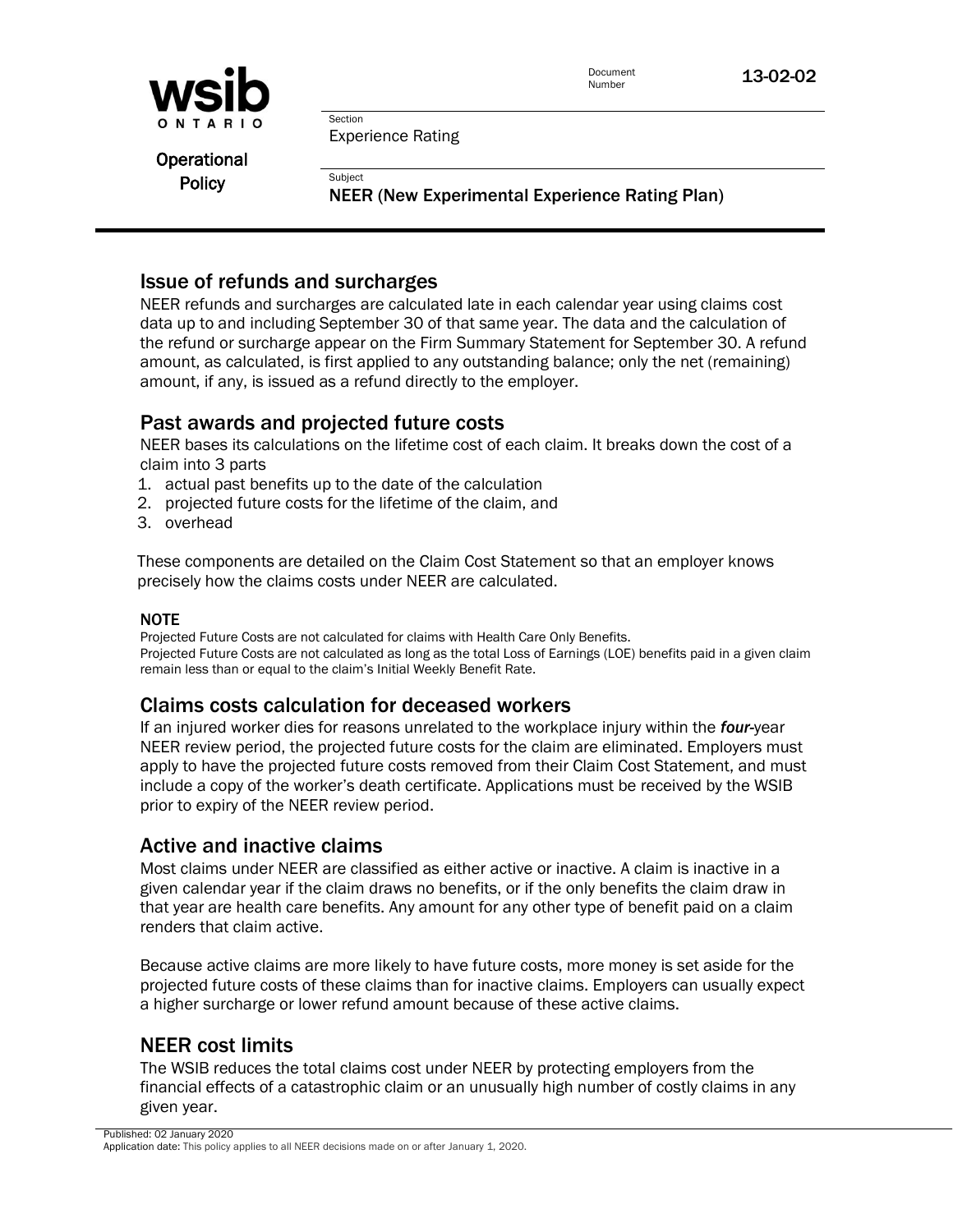

Document **13-02-02** 

Experience Rating

Section

**Subject** 

**Operational Policy** 

NEER (New Experimental Experience Rating Plan)

#### Claim cost limit

A limit is placed on the maximum cost which can be used by NEER for any one claim. Beginning with the 2006 accident year, the per claim limit is equal to five times the maximum insurable earnings. This represents the maximum earnings for which benefits can be paid as of January 1 of each year, and is fixed by legislation. For example, the *2011* maximum insurable earnings is *\$79,600* so the claim cost limit for *2011* is 5 x *\$79,600=\$398,000.*

#### Firm cost limit

A further limit is placed on the firm's total claims costs for a given accident year for each particular rate group. Beginning with the 2006 accident year, the firm cost limit is equal to four times the expected claims costs.

# Rating factor

After the claim cost limit and the firm cost limit have been applied to the total claim costs, the WSIB calculates the refund or surcharge under NEER using a rating factor. Generally, the smaller the premium or insurable earnings, the lower the rating factor, thus the smaller the potential refund or surcharge.

The Rating Factor is a figure calculated on premium or insurable earnings.

The WSIB has set the minimum and maximum rating factors for all rate groups at 40% and 100%, respectively. Rating factors calculated above the maximum are reduced to 100%, those calculated below the minimum are increased to 40%.

# Multiple rate groups

If the account has more than one rate group, the Quarterly Statement summarizes information separately for each rate group. Accordingly, separate refund/surcharge results for each rate group appear on the September 30 statement.

# Multiple account organizations

The rating factor, expected cost factor, and firm cost limit are calculated at the rate group level but with reference to the overall operations of the employer.

For example, where the employer has multiple accounts containing a common rate group, the premiums and costs associated with that rate group, for each account, are combined for the purposes of calculating the rating factor, expected cost factor and firm cost limit. This calculation process is repeated for each common rate group in the employer's accounts.

As a result, each employer has one rating factor, one expected cost factor and one firm cost limit per rate group, regardless of the number of separate WSIB revenue accounts maintained. Each factor or limit is then applied to each of the accounts containing the common rate group(s) in question. In effect, for the purposes of computing the three NEER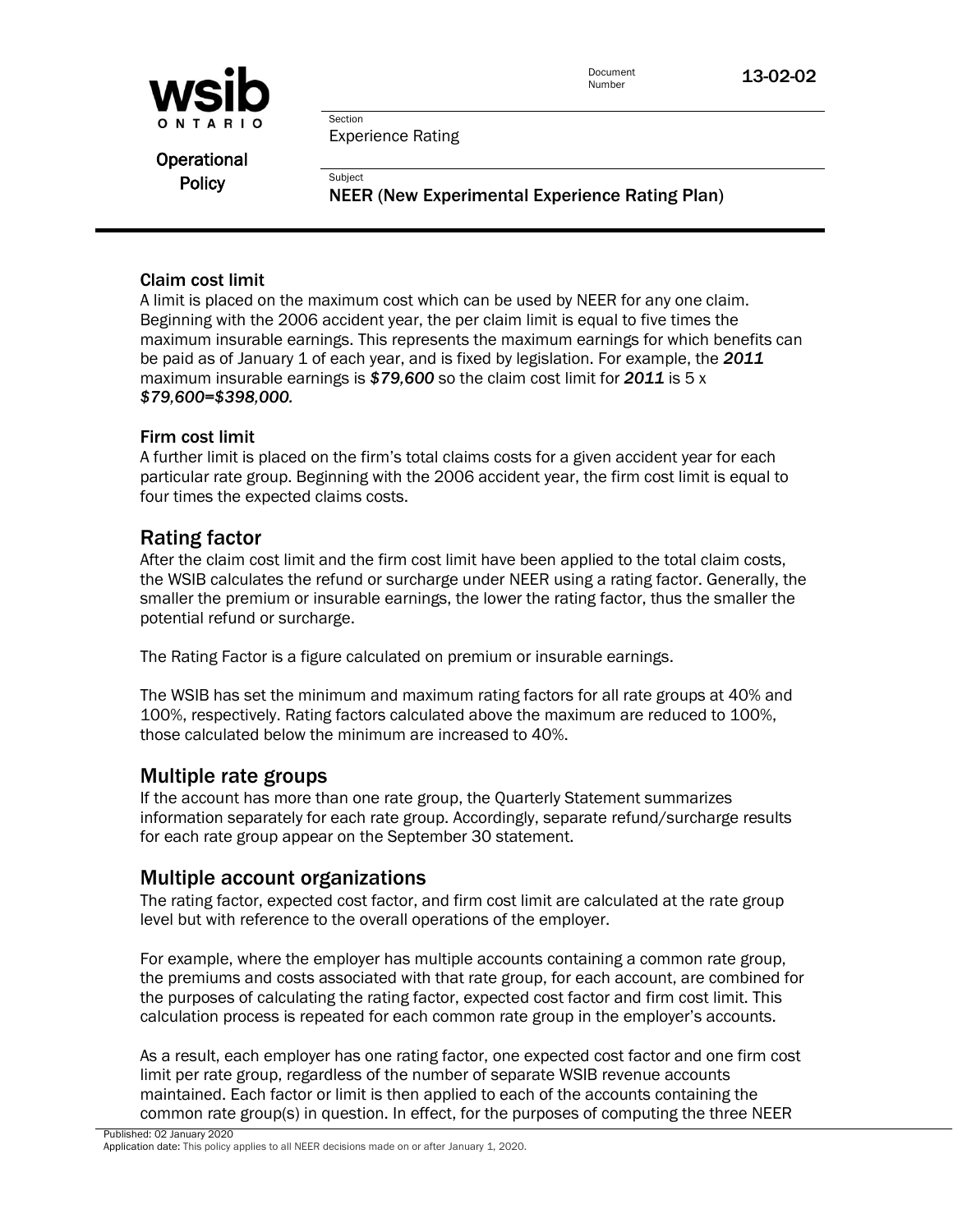

Document **13-02-02** 

Experience Rating

Section

**Subject** 

**Operational Policy** 

NEER (New Experimental Experience Rating Plan)

parameters mentioned, the employer is treated in the same way as if it had one single WSIB account per rate group.

# Refunds and surcharges

The formula for calculating refunds and surcharges is:

(actual NEER costs – expected NEER costs) x rating factor = refund or surcharge

If the final amount is negative, the calculation produces a refund. If the amount is positive, a surcharge results.

#### Refund and surcharge adjustments during transition to rate framework

Any adjustments to refunds or surcharges requested by employers or identified by the WSIB on or after January 1, 2020 will be processed as outlined in policy 14-02-06, Employer Premium Adjustments.

If the potential adjustment impacts a period considered by the 2019 and/or 2020 NEER bulk issues, the WSIB may adjust the relevant 2019 and/or 2020 NEER bulk issue rebates or surcharges. If the potential adjustment impacts a period considered prior to the 2019 NEER bulk issues, the WSIB will not adjust earlier NEER bulk issue rebates or surcharges.

If the adjustment is first requested by the employer or identified by the WSIB after December 31, 2021, and the adjustment impacts a period considered by the NEER program, the relevant NEER rebates or surcharges will not be adjusted.

#### Exception

The WSIB adjusts the final NEER refund or surcharge as far back as required under the following circumstances. This is an exception to the adjustment limitations described above.

- the reversal of a decision to allow entitlement to a claim (at the employer's request),
- court judgements, or data revisions generated by a judgement,
- retroactive adjustments recommended by the WSIB's Regulatory Services, or the Legal Branch, for an offence or a fraudulent act, or
- retroactive adjustments to provisionally calculated premiums levied when the WSIB does not receive the year-end reconciliation.

# Application Date

This policy applies to all NEER decisions made on or after January 1, 2020.

# Policy review schedule

This policy will be reviewed within five years of the application date.

# Document history

This document replaces 13-02-02 dated July 15, 2011.

Published: 02 January 2020 Application date: This policy applies to all NEER decisions made on or after January 1, 2020.